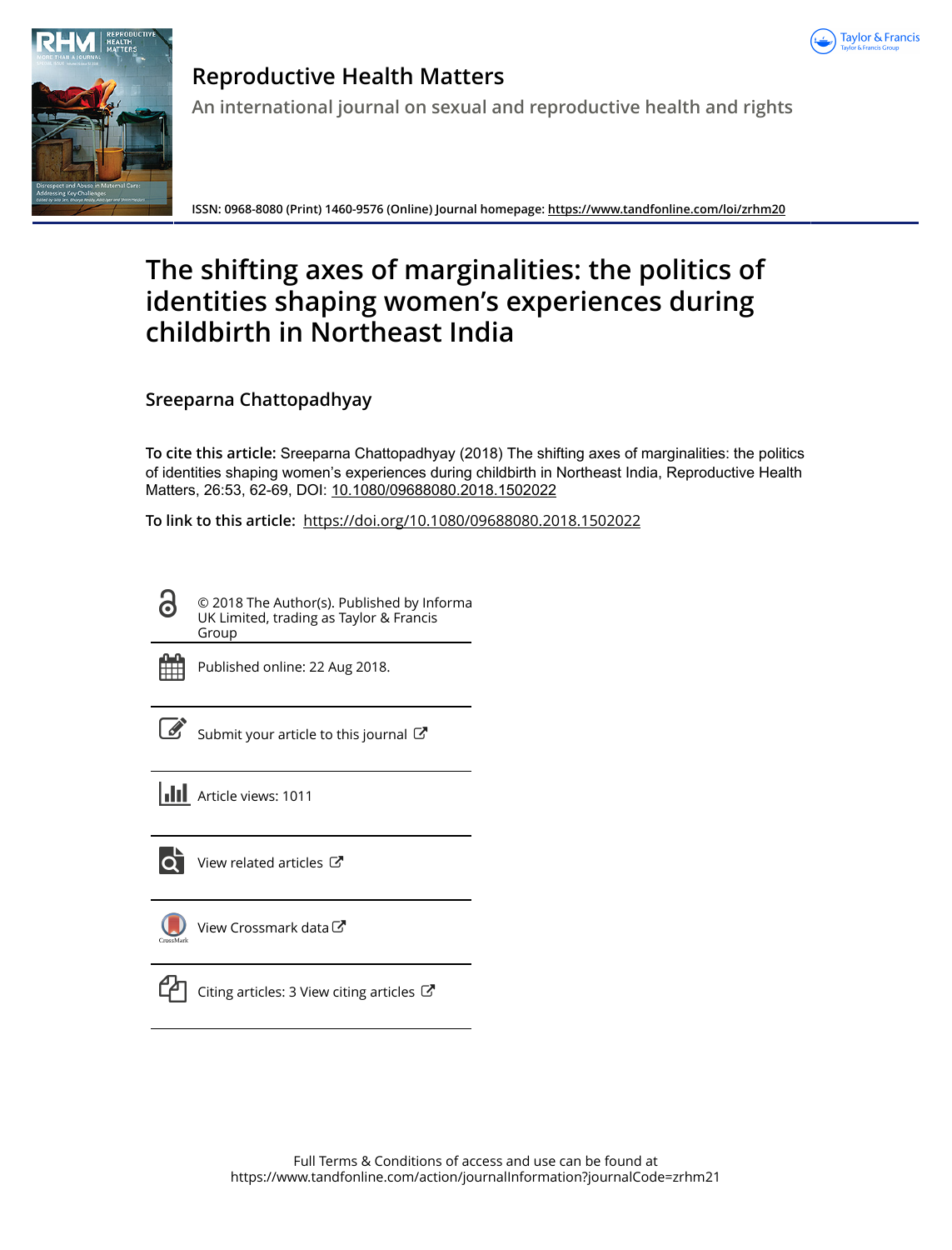

# <span id="page-1-0"></span>The shifting axes of marginalities: the politics of identities shaping women's experiences during childbirth in Northeast India

# Sreeparna Chattopadhyay <sup>®</sup>

Consultant at Ramalingaswami Centre on Health Inequalities, Public Health Foundation of India, Bangalore, India. Correspondence: [sreeparna19@gmail.com](mailto:sreeparna19@gmail.com)

Abstract: Institutional births in India, including the north eastern state of Assam, have increased steeply in the last decade such that 71% of all births now occur in facilities. Most analyses of disrespect and abuse during childbirth have largely framed the problem within a binary that juxtaposes all users of services in one category, subordinate to institutions and institutional actors. This commentary explores whether a different analysis is possible within a relational context where citizenship itself is graded, and not all marginal groups experience either the same form or the same intensity of mistreatment. Employing a historical lens including examining relations between non-elite groups, current discriminatory state policies and practices, and deepening conflicts over scarce resources, this commentary presents a more localised and granular understanding of how disrespect and abuse may manifest in institutional births in Assam. Experiences of disrespect and abuse during childbirth are mediated by axes of marginalities that are dynamic and nonisomorphic, shaped by state policies, the everyday practices of the citizens, the differential and unequal relations between the state and multiple marginal groups of citizens, and between citizens themselves. Reframing marginality in this way may lend itself to identifying sources of inequities that emanate from both within and outside of health systems, allowing for more sophisticated explorations of disrespect and abuse. This may help improve health systems to ensure that experience of childbirth is more humane, safe and respectful, independent of women's social identities and their locations in the larger political economy. DOI: 10.1080/09688080.2018.1502022

Keywords: disrespect and abuse during childbirth, Assam, India, social identities, intersectionality, discrimination

## **Introduction**

Women's experiences of disrespect and abuse during institutional childbirth encompass actions such as physical, verbal and sexual abuse, discriminatory behaviour, not being offered a choice of birthing positions or pain relief and other systemic and interpersonal practices.<sup>[1](#page-6-0)</sup> However, the risks of encountering disrespect and abuse during childbirth are not shared equally by all women. Some studies indicate that women who are marginalised due to their ethnicity, religion, caste, race, class, gender, and sexual orientation are disproportionately affected by such mistreatment and poor quality of care.<sup>[2](#page-6-0)</sup>

In this commentary, I use the illustrative example of Assam, a state in the northeast of India with a heterogeneous population, a complex colonial history and post-colonial politics, and the highest Maternal Mortality Ratio in India. The question I pose is whether the experience of disrespect, abuse and discrimination during childbirth is the same or different across marginalised groups such as Bengali Muslims, Adivasis (tribal communities, originally from eastern and central India), and indigenous tribal populations. This issue is significant since, in the last decade, there has been a big push towards institutional births in India (and also in Assam) to address maternal mortality.

62 © 2018 The Author(s). Published by Informa UK Limited, trading as Taylor & Francis Group This is an Open Access article distributed under the terms of the Creative Commons Attribution-NonCommercial License [\(http://](http://creativecommons.org/licenses/by-nc/4.0/) [creativecommons.org/licenses/by-nc/4.0/\)](http://creativecommons.org/licenses/by-nc/4.0/), which permits unrestricted non-commercial use, distribution, and reproduction in any medium, provided the original work is properly cited.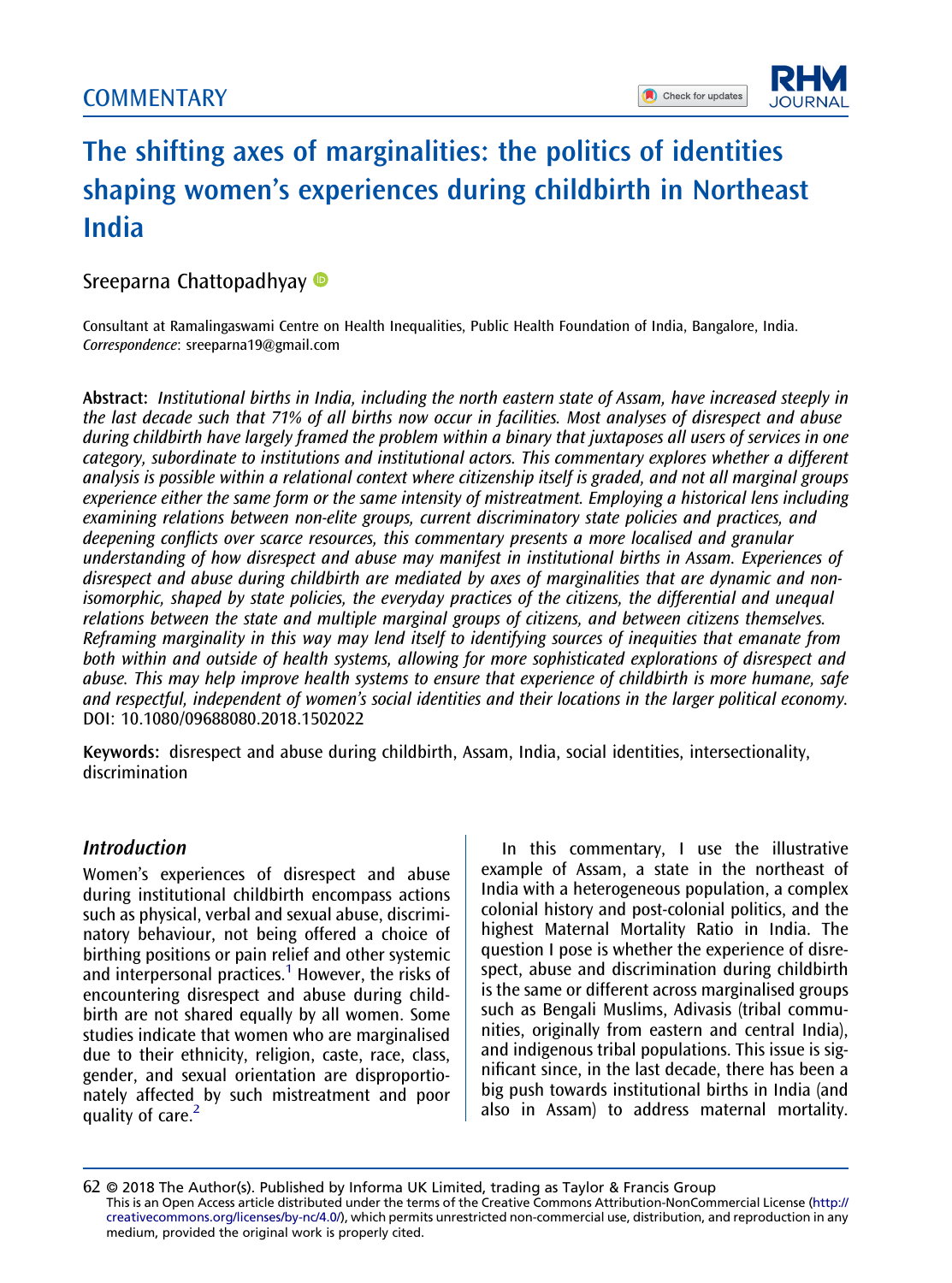<span id="page-2-0"></span>Institutional births have increased in the state from 22.4% in 2005–2006 to 70.6% in 2015, of which over 60% are in state facilities (NFHS-4).

Historically, the relationships between these communities have been tenuous, not only due to ethnic, linguistic, religious and cultural differences, but also due to struggles over scarce resources, most notably arable land in a region affected by denudation from seasonal flooding. In recent times, these relationships have worsened due to state policies that give preferential treatment to some groups, while actively discriminating against others. For instance, the formulation of the National Register of Citizens in 2018, the only one of its kind in India, tries to establish the right to residence based on documented proof of citizenship in the state of Assam. Thus, not all of these marginal groups are similarly or equally disempowered in Assam. A conceptual framework anchored in an understanding of graded inequalities of power that change over time may help unpack the different sources of inequities that influence women's experiences during childbirth, with implications for the measurement, documentation and analysis of disrespect and abuse. This has the potential for improving institutional care, not just in Assam or in India, but in other complex regions with differentially marginalised populations.

The issues raised in the commentary have been addressed by two related areas of scholarship – intersectionality in health and the political economy of development. The former examines the ways in which markers of identity interact with interlocking systems of privilege and oppression at the macro level, affecting health outcomes. $3$ For example, a study examining the combined and independent impacts of gender and class in rural Southern India found that non-poor women and poor men achieved similar treatment outcomes for chronic long-term illnesses through different processes: the former leveraged their economic advantage to overcome their gender dis-advantage, while the latter did the opposite.<sup>[4](#page-6-0)</sup>

Within the political economy of development, earlier scholarship had merged all marginalised populations (e.g. peasants, working class) within a single category of the subaltern.<sup>[5](#page-6-0)</sup> Later, scholars concerned with disadvantages stemming not only from class but also caste, tribe, and gender, have argued that the category of the marginal is not singular.<sup>[6](#page-6-0)</sup> This commentary uses the concept of what I term "the shifting axes of marginality" to argue that over a period of time, the positions of erstwhile non-dominant groups may change based on negotiations with the state and changing relationships with other non-elite groups. For groups that may become relatively more empowered, there are likely to be positive outcomes across domains, such as livelihood, education and health. For groups that become relatively more disempowered, this will be less so. These shifting axes may have implications for how vulnerable and marginal groups of women experience disrespect and abuse during institutional childbirth. This, in turn, raises concerns about how to understand care and abuse in nuanced ways and develop sensitive interventions to ensure respectful maternity care, independent of women's positions in the larger political economy.

# Context of disrespect and abuse

Demographic governance mediated through technology, surveillance, enumerative exercises, forced birth control and pronatal policies of the state, are not new phenomena.<sup>[7](#page-6-0)</sup> In the context of disrespect and abuse during childbirth, state power continues to be deployed through technology, institutions and entities such as doctors, nurses, bureaucrats and administrators, and professional midwives, who are sometimes of a different (higher) social class than the patients they serve. Coovadia et al find that a history of colonisation, apartheid and a discourse rooted in patient inferiority have contributed significantly to the perpetuation of disrespect and abuse of women within health systems.<sup>[8](#page-6-0)</sup> One of the earliest analyses of this problem in South Africa finds that abuse of pregnant women by nurses took two forms: as a response to an event, such as perceived non-compliance, and as ritualised abuse, especially in the absence of a competing discourse of care. $9$  The authors identify a complex set of factors, including systems of accountability (or their absence) within institutions, the deliberate creation of social distance by nurses consolidating their middle-class identities, and the need to assert control, which may inhere in the technocratic model of childbirth.<sup>10</sup>

In the Indian context too, disrespect and abuse during childbirth are not uncommon, especially in state facilities, and have been reported by journalists as well as academic scholars. Empirical work in Assam finds several instances of abuse in state facilities in rural Assam and argues that such violence is gendered " … and intersects with other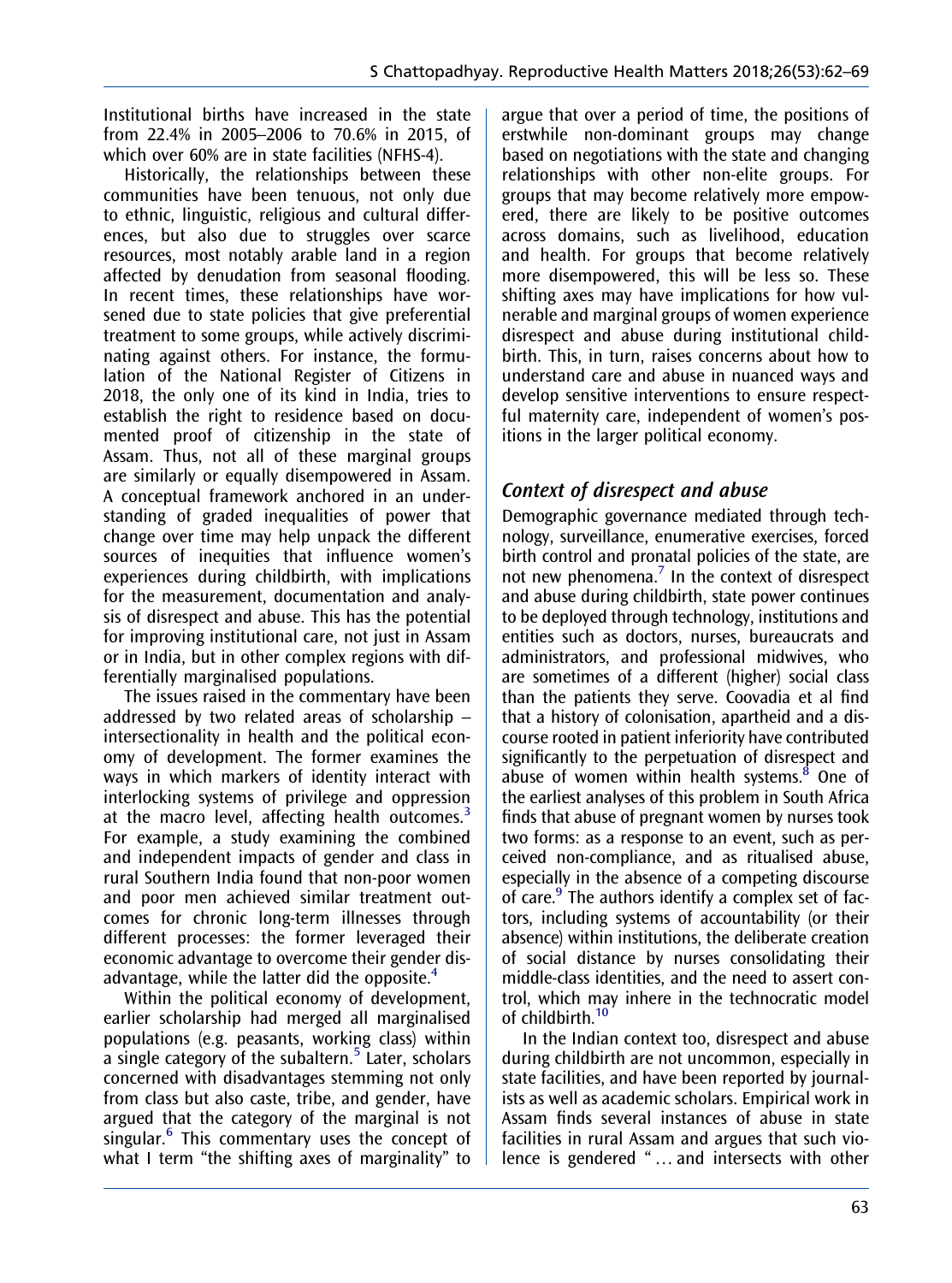<span id="page-3-0"></span>axes of structural inequalities, such as caste/ethnicity, class and region in India, producing a negative and often violent experience of pregnancy and childbirth in India". [11](#page-7-0) Using a mix of clinical observations and quantitative methods, a study based in state and private facilities in urban and rural Uttar Pradesh, North India, reveals that while all women experienced at least one type of mistreatment during childbirth across facilities, women who were either Scheduled Tribes or Scheduled Castes, as well as multiparous women, reported greater and more intense forms of mistreatment.<sup>[12](#page-7-0)</sup> The latter include actions with significant possibilities of harm, such as extreme fundal pressure, using dirty rags to wipe the perineal area, physical abuse, and sexually humiliating comments. Variations in mistreatment across different social groups are also confirmed in other studies in India. $^{13}$  $^{13}$  $^{13}$  However, disrespect and abuse in childbirth are likely to be underreported by marginalised women because of low expectations of care in state facilities and the propensity to self-blame for the poor treatment they receive.<sup>[14,15](#page-7-0)</sup> Thus, gender along with other axes of inequities disempowers these women because they often possess the least social, economic and cultural capital to exercise agency during such medical encounters.

# Hierarchies of citizenship

Although a leading global tea-producer, Assam is among the poorer Indian states. It has a population of 31.2 million, with great ethnic and religious diversity, comprises Assamese Hindus (the majority), along with significantly large minority groups of Bengali Muslims and Bengali Hindus, indigenous tribals, Adivasi tribals and a small minority of Assamese Muslims.[16](#page-7-0) Assam has a large internally displaced population on account of annual flooding and decades of ethnic conflict, the latter an outcome of contemporary and colonial policies of the state.

British colonial policies, including the marginalisation of indigenous tribal populations, and the policy of importation of Hindu Bengali middleclass professionals and Muslim Bengali peasants from East Bengal (present day Bangladesh), alongside Adivasis as indentured labourers from East and Central India, fomented both anti-outsider and anti-Bengali feelings in the state.<sup>[17](#page-7-0)</sup>

After India's independence, other policies have reconfigured state-citizen relationships and created a hierarchy in citizenship that has exacerbated difficult relations between several marginal groups. Exclusionary rules guarantee preferential political, economic, social, and forest rights to some groups. $*18$  Marginalisation of Bodo tribals, along with competition for increasingly scarce arable land between Adivasis and Bengali Muslims, led to decades of violent separatist struggle.<sup>[17](#page-7-0)</sup> Simultaneously, the state has introduced requirements that make proving citizenship difficult: for example, through the National Register of Citizens for Bengalis, making statelessness a significant threat for Bengali Muslims in the region.

For historical reasons and a paucity of land in Assam, many Bengali Muslims have settled in the almond-shaped islands of the lower Brahmaputra river (*char* region) areas which are subject to severe annual flooding, exacerbated in recent years by earthquakes and climate change, and with a near absent public health infrastructure with boat clinics offering basic health services run by nonprofit organisations. When Bengali Muslims move to less flood-prone areas of Assam, to diversify their livelihoods or due to homelessness from floods, they are labelled as "illegal Bangladeshis" or "foreigners", and subject to multiple forms of discrimination and violence.<sup>[19](#page-7-0)</sup> Between 1970 and 2015, and notably even after the formation of tribal autonomous areas, conflicts between Bodos and Bengali Muslims as well as between Bodos and Adivasis led to over 4,000 deaths and nearly a million people displaced across all three groups. The majority of victims have been Bengali Muslims, followed by Adivasis. The worst of these was the Nellie massacre in 1983 where nearly 3,000 Bengali Muslims were hacked to death in a single night in response to the central government granting voting rights to them in the state elections. However, the perpetrators were never arrested.<sup>[20](#page-7-0)</sup> On the other hand, Adivasis, most of whom live and work in the tea plantations in Assam, have continued to agitate for "indigenous" or scheduled tribe (ST) status in the state, which they are entitled

<sup>\*</sup>These rights were granted to Karbi and Bodo tribals (considered "indigenous" by the state), who constitute 12–15% of the state's population, but not to Adivasi tribals, who comprise 25% of the state's population, because they are considered "outsiders". Bodo demands for autonomy originated from legitimate experiences of their linguistic and cultural marginalisation and neglect by colonial and successive state governments and culminated in the creation of autonomous Bodo districts through the Assam Accord of 1985.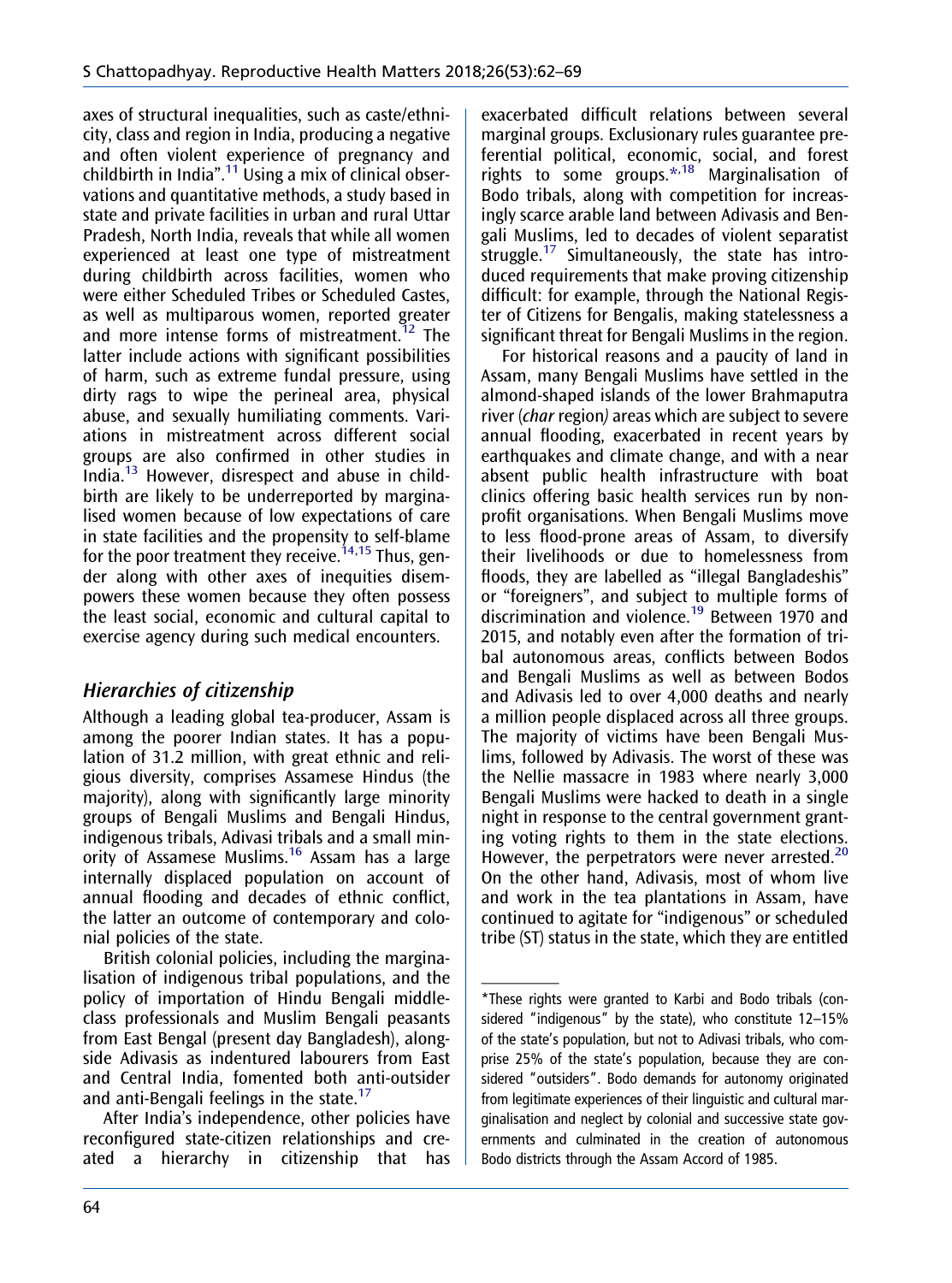<span id="page-4-0"></span>to outside of Assam and which offers them more social protections. It is worth noting that MMR and other health indicators are worst in the Adivasi areas and in districts where Muslims constitute the majority of the population.<sup>21</sup> However, institutional births have increased steeply in the state from [22](#page-7-0).4% in 2005-06 to 70.6% in 2015.<sup>22</sup> which poses two questions – what is the experience of women who give births in facilities? How do their identities mediate this experience?

# The multiple axes of disempowerment The precarity of being a Bengali Muslim in Assam

The districts with majority Bengali Muslims have some of the worst health indicators, $2^{1,22}$  partly due to a systematic underinvestment in statefunded institutions and partly due to structural inequities experienced by the population. Unpub-lished data from our study<sup>[11](#page-7-0)</sup> suggest that ASHAs (Accredited Social Health Activists), encounter multiple challenges. First, they have to negotiate intrapartum care for pregnant women in health facilities, where they are often mistreated, possibly because of being both poor and Muslim. Second, ASHAs struggle to prevent early marriages that increase the risks of obstetric complications and maternal deaths, while simultaneously reinforcing negative stereotypes against the community as "backward with unfettered fertility". Third, they encounter more cases of non-payment of statemandated cash benefits to Muslim mothers compared to other groups under the Janani Suraksha Yojana (JSY), which is a pan-Indian conditional cash transfer scheme that provides financial incentives to pregnant women and health workers for institutional births in state facilities. Finally, several ASHAs (in these districts but also elsewhere) are often not paid their wages for several months. This exacerbates the existing economic precarity that the ASHAs live with and also diminishes their ability to negotiate (as women) with their families their right to be employed.

Discrimination against Muslim women in public healthcare settings has also been reported in other parts of India. A study in Mumbai found that culturally derogatory terms were used against Muslim women. They were perceived as being troublemakers, staff refused to learn their names, and substituted Hindu names, and many women reported being humiliated for having more than two children and felt they were spoken to differently from non-Muslim patients.<sup>23</sup> However, given the colonial history and contemporary politics, Bengali Muslims in Assam are especially vulnerable. Some Bengali Muslims used the word "sub-human" to describe their experience of child-birth and accessing health care.<sup>[11](#page-7-0)</sup> This perception is reinforced, when we examine "native Assamese" and mainstream discourses that often label Bengali Muslims as "illegal immigrants". Bengali Muslims are blamed for "large" populations, unregulated fertility, and for poor health statistics in the areas where they live, and are perceived as being cunning and more adept at accessing state entitlements than the "native" population. This view is unfortunately also held by some health providers, many of whom belong to the dominant or elite groups in Assam. The use of the word "immigrant" and concerns with "excess" Muslim fertility are instructive, though the latter is not new; the politicisation of fertility to achieve non-demographic agendas has been debated in India for decades. These issues raise several questions when researchers find more incidents of mistreatment of such groups. If many Bengali Muslims are poorly treated in state facilities, owing to prejudices held against them, how likely are they to use state facilities? Even if they were to do so, what would be the quality of the care they receive?

# Othering Adivasis through home births

When Adivasi women have home births, this is seen as a repudiation of state-sponsored development agendas, such as promoting hospital births, and reinforces negative stereotypes of Adivasis as "backward" and resistant to development initiatives. However, there are multiple legitimate reasons for this choice.† For historical reasons, including lack of educational opportunities in the tea garden areas, the majority of Adivasi men and women have continued with colonial occupations such as work in tea plantations. They have few social protections and are routinely exploited by tea garden owners, and receive only half the state-mandated minimum wage because of archaic colonial rules that still govern labour laws in the tea plantations of Assam.<sup>[24](#page-7-0)</sup> A visit to a

<sup>†</sup> More than 50% of Adivasis employed in tea plantations are contractual employees with few labour rights and are addressed by a derogatory term, Faltu meaning useless in Assamese, Bengali and Sadri, the language spoken by Adivasis in Assam.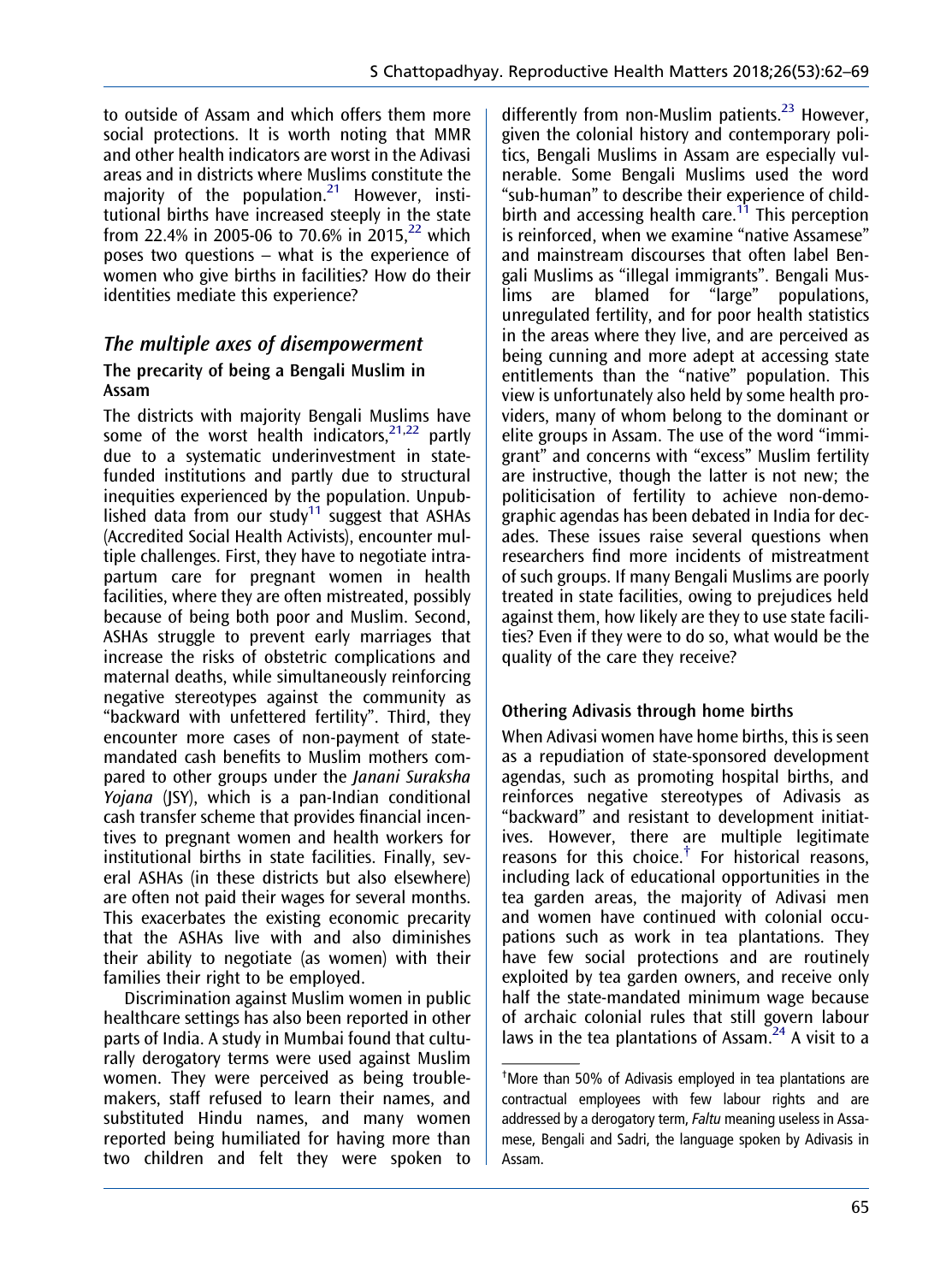government health facility, often several kilometres away, entails a loss of wages. On arrival at the facility, significant out of pocket expenses are incurred: cost of tests (50-70 Rupees), bribes of hospital staff (20-30 Rupees), tea and transportation for the ASHA and for themselves, adding up to 150 Rupees (2.5 USD), unaffordable for a family with average daily earnings of 121 Rupees (1.9 USD). $\frac{4,25}{ }$  $\frac{4,25}{ }$  $\frac{4,25}{ }$  Many pregnant women do heavy labour right until they deliver and return to work within a few weeks of giving birth. Malnutrition and anaemia are extremely high, linked to high levels of poverty, and the colonial practice of using substantial quantities of salt to make the poorest quality of tea palatable often increases the risks of hypertension and preeclampsia for Adivasi women.§

Further, in many Adivasi communities, childbirth is often viewed as a cultural rite of passage where the presence of families is preferred over health workers, who tend to be non-Adivasis. At the tea estate hospital, the conditions can be worse than delivering at home. Kalita's study set in a large tea estate of Sonitpur District reported a lack of basic equipment and/or staff, with no supply of even the surgical thread required for suturing tears during childbirth. Even when Adivasi women give birth at the hospital, they are severely reprimanded by staff for not bringing clean or new clothes for the baby, often made impossible due to their extreme poverty and long working hours. The combination of structural factors, poor experiences at the hospital, including being humiliated, and the absence of amenities discourage institutional births in these areas. These experiences of Adivasi women, however, may not be unique to India. It may parallel the treatment of other indigenous groups in the Americas and in Australia.

The popular perception of Adivasi women, including the view held by Bodo or Karbi tribal women, constructs them as backward, with weak bodies, drinking alcohol even when pregnant and

with high maternal death rates. These perceptions follow Adivasis even if they live outside of tea gardens. Home birth is viewed as strictly Adivasi practice by these other tribal groups in that they feel that they have become "one of them" if birth happens at home.[11](#page-7-0) Thus, Adivasis like Muslims face a dual burden of marginalisation; marginalisation by the state which denies them their rights in Assam, and by other citizens, including other tribal groups, who may be non-dominant, but are not equally marginal and are differently discriminated from them.

#### Tribals as ignorant

Indigenous tribes in Assam and elsewhere in the northeast are often imagined as recalcitrant, disobedient and savage-like[.17](#page-7-0) Their experiences with institutions sometimes reflect these perceptions, which together with their often low socioeconomic status, subjects them to disrespect. While many of these women actively use state facilities and private care if they can afford it, indigenous women and their families are often scolded by doctors and nurses for screaming too loudly during labour or asking too many questions about the care they receive, a common form of abuse during childbirth that is reflected in the experiences of women with low levels of education or in poverty. $11-15$  It is possible that the discrimination that indigenous tribal women encounter, emanates more from the state, than from their fellow citizens, unlike their Adivasi or Bengali Muslim counterparts, who bear the burden of not only state-sponsored mistreatment, but also prejudices held by their fellow citizens.

## Conclusion

Most analyses of disrespect and abuse during childbirth, particularly in state facilities, have largely framed the problem within a binary that juxtaposes all users of services in one category, who are subordinate to institutions and institutional actors. This commentary explores whether a different analysis is possible within a relational context where citizenship itself is graded, and not all marginal groups experience either the same form or the same intensity of mistreatment. Here, a deeper examination of historical relations between non-elite groups, current discriminatory state policies and practices, and deepening conflicts over scarce resources allowed for a more localised and granular understanding of how disrespect and abuse may manifest

<sup>‡</sup> Deep J. Kalita, a postgraduate student in Public Health at the Azim Premji University, conducted an eight-week ethnographic study, under the supervision of the author, supplemented by surveys with 60 women among Adivasis who had given birth in the last two years in a large tea estate in Sonitpur District with a population of 6700 Adivasis. It is worth noting that a few years earlier this was one of the areas affected by Bodo-Adivasi conflict and subsequently many Adivasis were displaced.

<sup>&</sup>lt;sup>§</sup>Reported to Kalita by the doctors serving this population.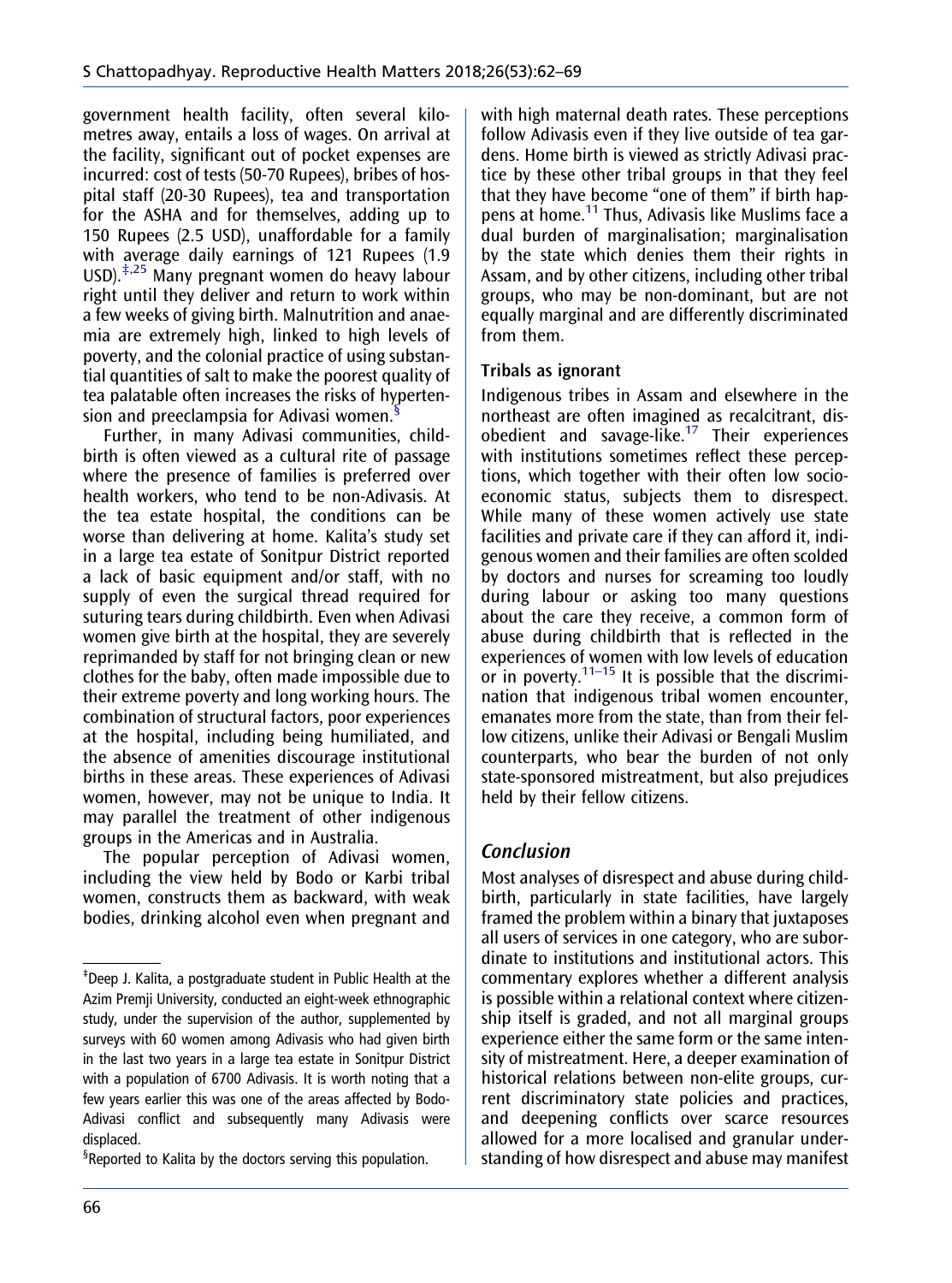<span id="page-6-0"></span>in the context of childbirth in Assam. We observe that experiences of disrespect and abuse are shaped not only by state or institutional actions, but also the perceptions of marginal groups including prejudices that certain non-dominant groups hold of other non-dominant groups.

This approach opens up several avenues for future research in the area of disrespect and abuse. First, can quantitative instruments be made more responsive to this reality, by capturing the multifaceted and dynamic nature of discrimination, instead of homogenising all marginalised groups into a single category? Second, sub-standard and disrespectful care may be considered adequate because users feel they do not deserve better treatment due to their social position, a sentiment that is reinforced through popular and dominant discourses and views of other marginal groups. Thus, enumerating disrespect and abuse in childbirth through self-reported measures alone complicates the picture, since marginal women are more likely to experience disrespect and abuse and yet they may be less likely to report it. Third, past historical injustices may lead to ascription of intentionality to experiences of disrespect and abuse, even if the harm was not deliberate. This, of course, does not undermine the harm done to women when they are extremely vulnerable, but does raise the question of whether future instruments and narratives of poor care during childbirth can untangle these complex, but analytically and practically important differences. Perhaps we could consider the axes around which marginalities pivot as dynamic and non-isomorphic, shaped by state policies, the everyday practices of the citizens, the differential and unequal relations between the state and multiple marginal groups, and between citizens themselves. This conception of marginalities may lend itself to identifying sources of inequities that emanate from both within and outside of health systems, allowing for more sophisticated explorations of disrespect and abuse. This is necessary to improve health systems so that the experience of childbirth for women is more humane, safe and respectful, independent of their social identities and locations.

#### Acknowledgments

The author would like to acknowledge the contributions of Dr. Suraj Jacob and Dr. Arima Mishra to the study, from where some of the insights of this commentary have been drawn upon. However, any errors in this commentary are the wholly the author's own. The author would also like to thank Dr. Srijan Sandip Mandal for commenting on previous drafts of this commentary.

## Funding

This work was supported by Azim Premji University (Faculty Research Grant).

# **ORCID**

Sreeparna Chattopadhyay **b** [http://orcid.org/0000-](http://orcid.org/0000-0003-1077-2162) [0003-1077-2162](http://orcid.org/0000-0003-1077-2162)

## References

- 1. Bohren MA, Vogel JP, Hunter EC, et al. The mistreatment of women during childbirth in health facilities globally: a mixed-methods systematic review. PLoS Med.. [2015](#page-1-0);12(6): e1001847.
- 2. Sadler M, Santos MJ, Ruiz-Berdún D, et al. Moving beyond disrespect and abuse: addressing the structural dimensions of obstetric violence. Reprod Health Matters. [2016](#page-1-0);24 (47):47–55.
- 3. Hankivsky O. Women's health, men's health, and gender and health: implications of intersectionality. Soc Sci Med. [2012;](#page-2-0)74(11):1712–1720.
- 4. Sen G, Iyer A. Who gains, who loses and how: leveraging gender and class intersections to secure health entitlements. Soc Sci Med. [2012](#page-2-0);74(11):1802–1811.
- 5. Guha R, Pandey G. Subaltern studies. New Delhi: Oxford University Press; [1983](#page-2-0).
- 6. Spivak G. The Spivak reader: selected works of Gayati Chakravorty Spivak. London: Routledge; [2013](#page-2-0).
- 7. Ginsburg FD, Rapp R, editors. Conceiving the new world order: the global politics of reproduction. Berkeley: University of California Press; [1995.](#page-2-0)
- 8. Coovadia H, Jewkes R, Barron P, et al. The health and health system of South Africa: historical roots of current public health challenges. Lancet. [2009](#page-2-0);374(9692):817– 834.
- 9. Jewkes R, Abrahams N, Mvo Z. Why do nurses abuse patients? Reflections from South African obstetric services. Soc Sci Med. [1998 Dec 1](#page-2-0);47(11):1781–1795.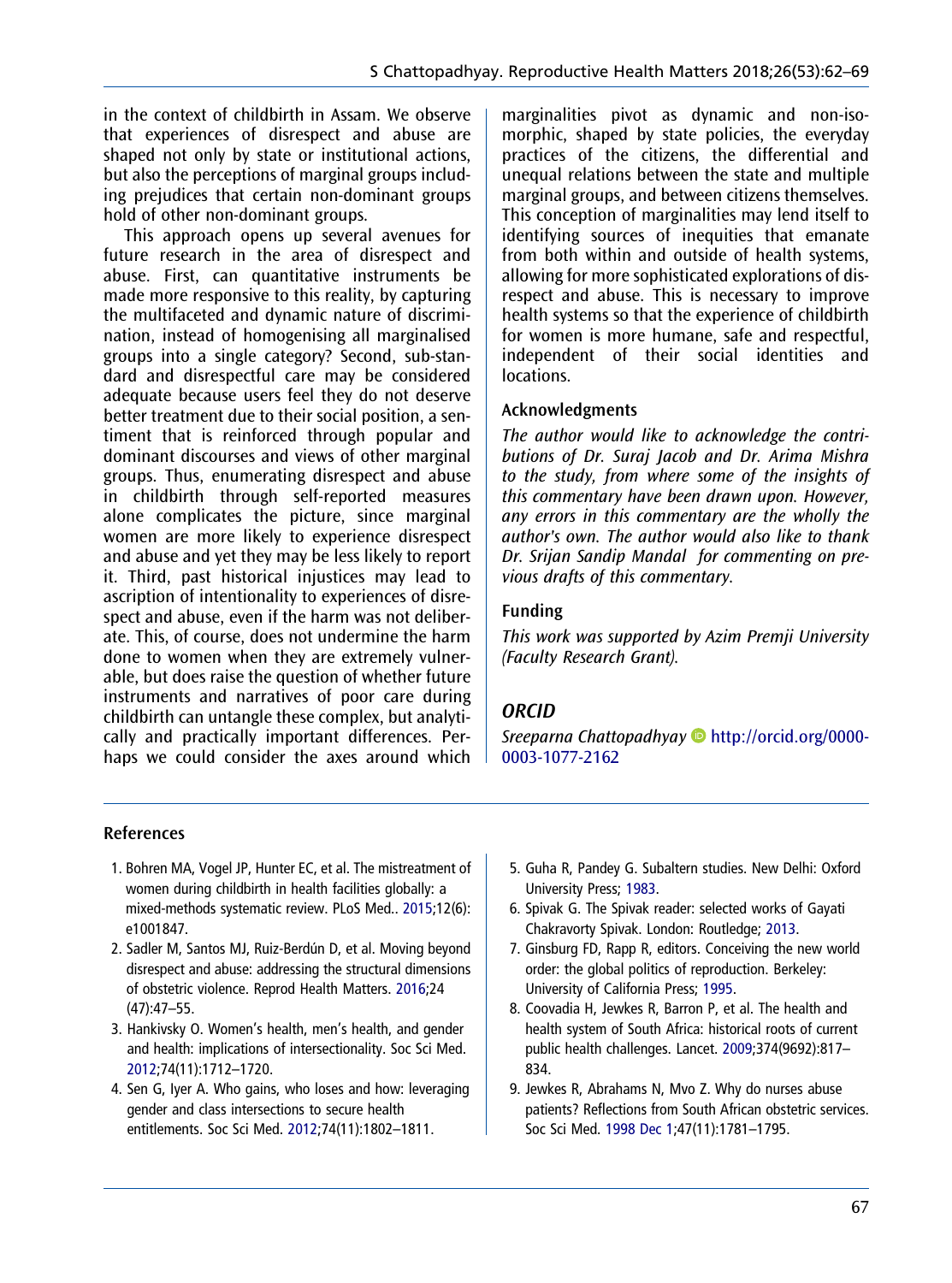- <span id="page-7-0"></span>10. Davis-Floyd R. The technocratic, humanistic, and holistic paradigms of childbirth. Int J Gynaecol Obstet. [2001](#page-2-0);75 (Suppl 1):S5–S23
- 11. Chattopadhyay S, Mishra A, Jacob S. "Safe", yet violent? Women's experiences with obstetric violence during hospital births in rural northeast India. Cult Health Sex. [2018](#page-3-0);20(7):815–829.
- 12. Sharma GA. An investigation into quality of care at the time of birth at public and private sector maternity facilities in Uttar Pradesh, India [Doctoral dissertation], London School of Hygiene & Tropical Medicine; [2017](#page-3-0). [cited 2018 Feb 10]. Available from: <http://researchonline.lshtm.ac.uk/4646087/>
- 13. Diamond-Smith N, Treleaven E, Murthy N, et al. Women's empowerment and experiences of mistreatment during childbirth in facilities in Lucknow, India: results from a cross-sectional study. BMC Pregnancy Childbirth. [2017](#page-3-0);17 (2):335.
- 14. Dey A, Shakya HB, Chandurkar D, et al. Discordance in selfreport and observation data on mistreatment of women by providers during childbirth in Uttar Pradesh, India. Reprod Health. [2017](#page-3-0);14(1):149.
- 15. Sudhinaraset M, Treleaven E, Melo J, et al. Women's status and experiences of mistreatment during childbirth in Uttar Pradesh: a mixed methods study using cultural health capital theory. BMC Pregnancy Childbirth. [2016 Dec;](#page-3-0)16(1):332.
- 16. Census of India. Annual Health Survey 2012–2013. Delhi: Institute for Economic Growth. [cited 2017 Nov 13]. Available from: [http://www.censusindia.gov.in/vital\\_](http://www.censusindia.gov.in/vital_statistics/AHS/AHS_report_part1.pdf) [statistics/AHS/AHS\\_report\\_part1.pdf](http://www.censusindia.gov.in/vital_statistics/AHS/AHS_report_part1.pdf); [2015](#page-3-0)
- 17. Sengupta M. Historiography of the formation of Assamese identity: a review. Peace Divers South Asia. [2006](#page-3-0);2(1):121– 134. [cited 2017 Nov 13]. Available from: [https://www.](https://www.repository.cam.ac.uk/bitstream/handle/1810/229189/pdsa_02_01_07.pdf?sequence=2) [repository.cam.ac.uk/bitstream/handle/1810/229189/](https://www.repository.cam.ac.uk/bitstream/handle/1810/229189/pdsa_02_01_07.pdf?sequence=2) [pdsa\\_02\\_01\\_07.pdf?sequence=2](https://www.repository.cam.ac.uk/bitstream/handle/1810/229189/pdsa_02_01_07.pdf?sequence=2)
- 18. Misra U. Adivasi struggle in Assam. Econ Polit Wkly. [2007;](#page-3-0)42(51):11–14.
- 19. Chacraborty G. The "ubiquitous" Bangladeshis. Econ Polit Wkly. [2012;](#page-3-0)47(38):21–23.
- 20. Chakravarty I. Why was Assam's Nellie massacre of 1983 not prevented, despite intimations of violence? The Scroll. 2017 Feb 18 [cited 2017 Nov 15]. Available from: [https://scroll.in/article/829682/why-was-assams-nellie](https://scroll.in/article/829682/why-was-assams-nellie-massacre-of-1983-not-prevented-despite-intimations-of-violence)[massacre-of-1983-not-prevented-despite-intimations-of](https://scroll.in/article/829682/why-was-assams-nellie-massacre-of-1983-not-prevented-despite-intimations-of-violence)[violence](https://scroll.in/article/829682/why-was-assams-nellie-massacre-of-1983-not-prevented-despite-intimations-of-violence)
- 21. OKD Institute of Social Change and Development, Guwahati. Assam Human Development Report – Managing Diversities, Achieving Human Development, Guwahati. 2014. [cited 2017 Nov 15]. Available from: [http://niti.gov.in/writereaddata/](http://niti.gov.in/writereaddata/files/human-development/Assam_HDR_30Sep2016.pdf)files/human-development/ [Assam\\_HDR\\_30Sep2016.pdf](http://niti.gov.in/writereaddata/files/human-development/Assam_HDR_30Sep2016.pdf)
- 22. National Family and Health Survey (4) NFHS India Fact Sheet. [2016](#page-4-0). International Institute for Population Sciences, IIPS, Mumbai, India. [cited 2017 Nov 25]. Available from: [http://rchiips.org/NFHS/factsheet\\_NFHS-4.shtml](http://rchiips.org/NFHS/factsheet_NFHS-4.shtml)
- 23. Khanday Z, Tanwar Y. Exploring religion based discrimination in health facilities in Mumbai. 2013. Mumbai: CEHAT. [cited 2018 May 20]. Available from: <http://www.cehat.org/publications/1491288122>
- 24. Nazdeek and PAJHRA. [2016.](#page-4-0) [cited 2018 Jan 3]. Available from: [http://nazdeek.org/exhibition/index.php/virtual](http://nazdeek.org/exhibition/index.php/virtual-exhibition/)[exhibition/](http://nazdeek.org/exhibition/index.php/virtual-exhibition/)
- 25. Kalita DJ. Understanding the impact of socio-economic living aspects in accessing and utilization of maternal health care services among tea garden worker community in Sonitpur District, Assam – a study from Tinekharia tea estate, Dhekiajuli, Sonitpur, Assam. 2017. Winter Field Project, School of Development, Azim Premji University, Bangalore [Author's copy].

#### Résumé

Les naissances dans des centres de santé en Inde, notamment dans l'État d'Assam, au nord-est du pays, ont augmenté sensiblement ces dix dernières années et 71% de tous les accouchements ont désormais lieu dans des structures médicalisées. La plupart des analyses du manque de respect et de maltraitance pendant l'accouchement ont en général abordé le problème dans le cadre d'une perspective binaire qui juxtapose toutes les utilisatrices des services dans une catégorie, subordonnées aux institutions et aux acteurs institutionnels. Ce commentaire se demande si une analyse différente est possible dans un contexte relationnel où la citoyenneté elle-même est graduée et où tous les groupes marginaux ne connaissent pas la

## Resumen

Los partos institucionales en India, incluido el estado de Assam en el noreste, han aumentado marcadamente en la última década, de tal manera que el 71% de todos los partos ahora ocurren en establecimientos de salud. La mayoría de los análisis de falta de respeto y maltrato durante el parto principalmente han definido el problema en un binario que yuxtapone a todas las usuarias de los servicios en una categoría, subordinadas a las instituciones y actores institucionales. Este comentario examina si un análisis diferente es posible en un contexto relacional donde se califica a la ciudadanía en sí y no todos los grupos marginados sufren el mismo tipo o la misma intensidad de maltrato. Empleando una perspectiva histórica